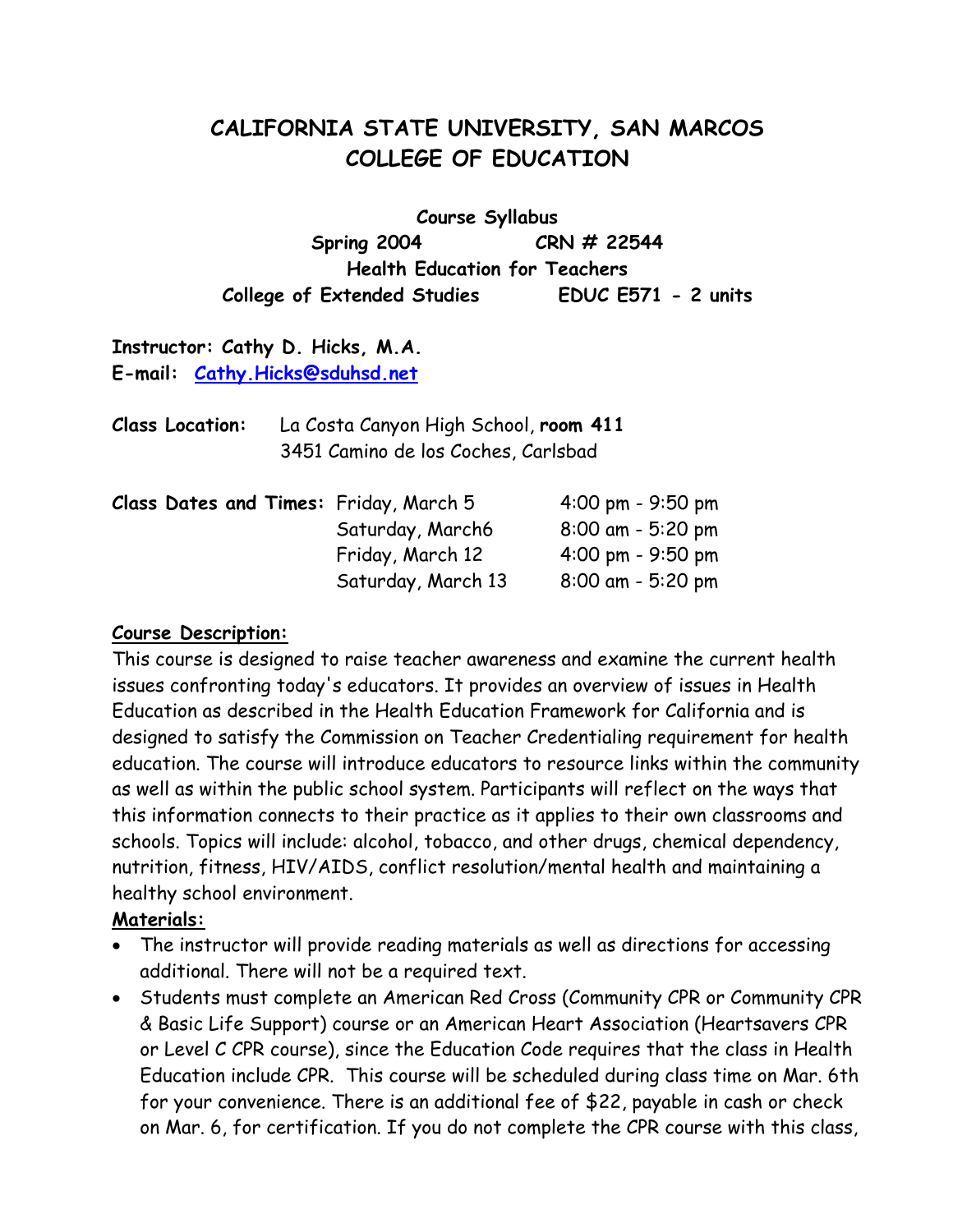you are responsible for showing the instructor a valid CPR card that will not expire before April, 2005, for one of the courses listed above.

## **Course Objectives:**

The goal of this course is to enhance the student's ability to recognize child health concerns and become capable of implementing health instruction in the public schools. Upon completion of this course the student will:

- Increase knowledge, skills, and access to resource links necessary to address the health concerns of their own students.
- Raise awareness and improve understanding and skills necessary to positively impact student well being.
- Discuss current health issues, share concerns, and participate in collaborative problem solving.
- Identify major causes of death and illness
- Discuss how culture, heritage, race, gender, and heredity influence health behaviors.
- Demonstrate instructional strategies that foster wellness.
- Describe the opportunities for correlating/integrating health instruction with other subjects.
- Identify the role of official and voluntary health agencies in promoting school health program.
- Increase awareness of opportunities and ideas for implementing the California Health Framework.

### **Student Responsibilities:**

- Attend and participate in all class activities.
- Class will begin promptly at the scheduled times. Absences and late arrivals will affect the final grade. This course only meets for a few concentrated days; attendance at each session is critical to success in the course.
- All assignments should be typed and reflective of graduate level work.
- Keep a copy of all your written assignments.
- **No late work will be accepted without prior approval**. If an emergency occurs, phone the Extended Studies office immediately and email the instructor.
- If you find a good idea or resource, please share it.
- The university classroom is neither safe nor appropriate for young children. Please make child care arrangements accordingly.

### **Academic Dishonesty:**

If you employ dishonest tactics, including plagiarizing material, you will be subject to action, ranging from a reprimand to a grade of F. See the CSUSM University Catalog for more information.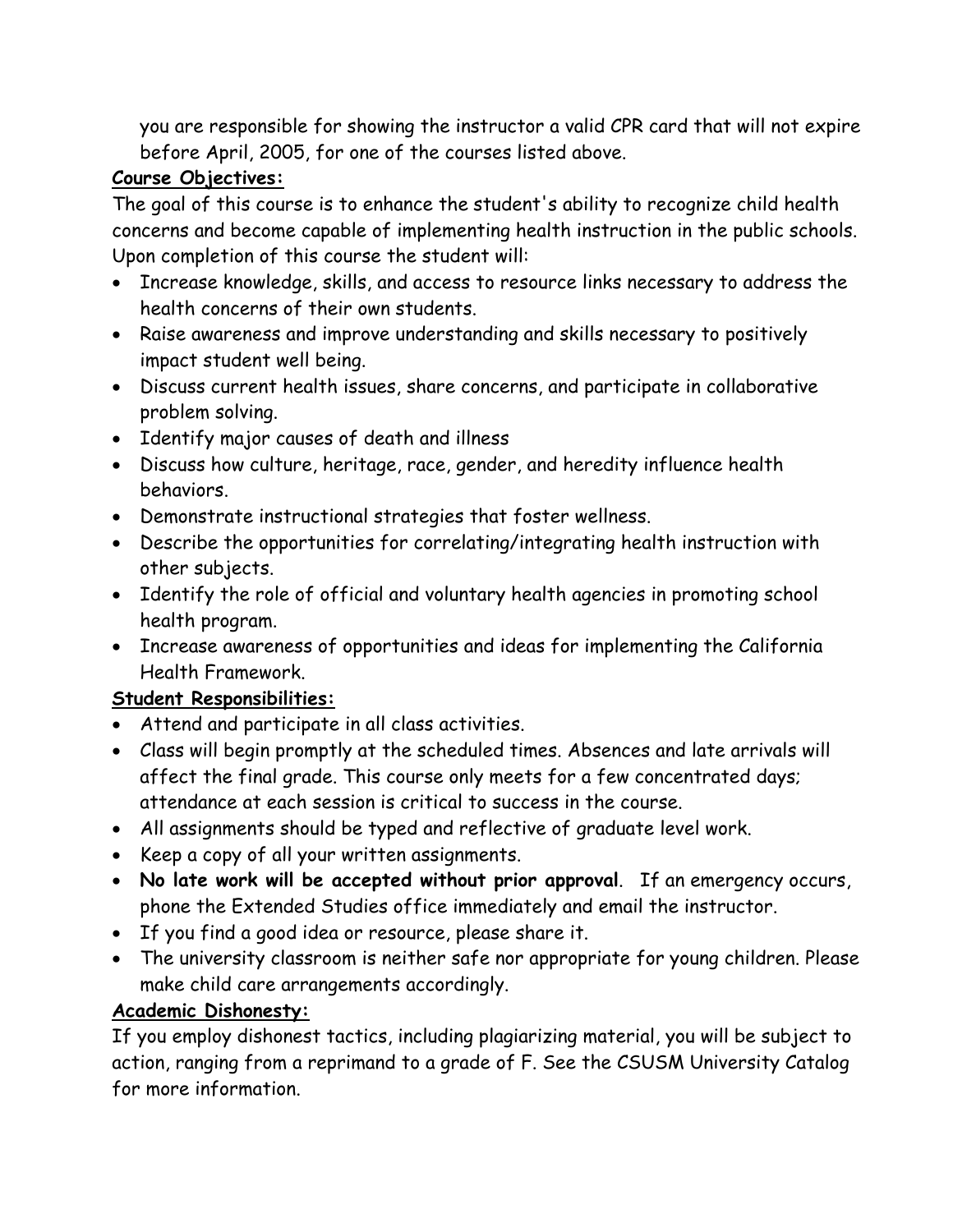#### **Evaluation:**

This course is designed to encourage active participation by each student. The quality of your contributions will be evaluated. **Assignments are NOT accepted by fax or e-mail**. Note that the instructor adheres to the official University Drop Policy.

The final grade is based on 100 points. The distribution of the 100 points is as follows:

| • Attendance, Preparation, and Participation (4 sessions $x$ 6 pts.) | 24 pts.   |
|----------------------------------------------------------------------|-----------|
| • I.D. Card                                                          | 5 pts     |
| • Mini health lesson                                                 | 12 pts.   |
| • Internet Assignment                                                | 15 pts.   |
| • Resource Packet Project                                            | 16 pts.   |
| • Journal (5 topics $\times$ 3 pts.)                                 | 15 pts.   |
| • CPR Certification                                                  | $13$ pts. |
|                                                                      | 100 pts.  |

#### **Grading Scale:**

| $\mathsf{A}$ | 100-93 pts. | $C_{\pm}$ | 79-78 pts.    |
|--------------|-------------|-----------|---------------|
| $A -$        | 92-90 pts.  |           | 77-73 pts.    |
| B+           | 89-88 pts.  | $C-$      | 72-70 pts.    |
| B            | 87-83 pts.  | N/P       | below 70 pts. |
| B-           | 82-80 pts.  |           |               |

**Assignment A: I.D. Card: Submit March 6 5 pts.** Use any color  $3'' \times 5''$  note card and paste a current photo of yourself in the upper left-hand corner. (This can even be a copy of your Driver's license picture). On the right side of the card, type or print: your name, your e-mail address and home phone number, your school district and the grade level in which you work (if applicable), anything unique or interesting about yourself, and anything in particular that you would like to learn in this class.

**Evaluation Criteria:** Completeness and neatness of required information

Assignment B: Mini Health Lesson **Submit March 12** 12 pts. Create an original (or almost original) mini health lesson (15 minutes or less) appropriate for teachers and or students of the age/grade level at which you teach. **You may not use any copyrighted materials.** The activity must fit on a white 8 1/2" x 11" page(s) and must include attractive and professional graphics. This mini lesson must be a health related learning activity with educational value. In the lower right hand corner of the page list your name, date, CSUSM, and EDUC E571. Your mini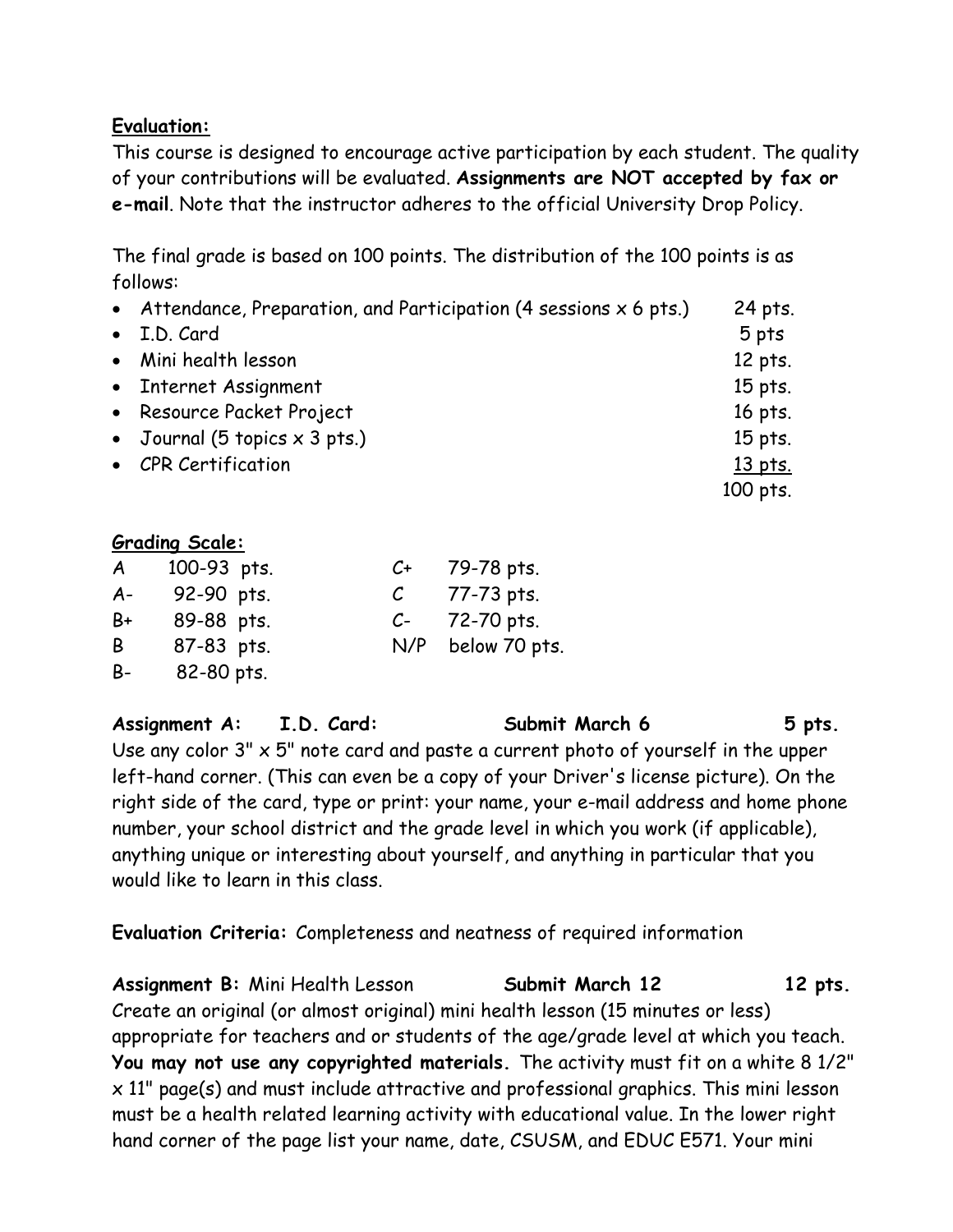lesson may be used as a future example. Paper clip a cover page to the worksheet and provide the following: a) your name, date, course name and number, and instructor's name, b) suggested age/grade target group, c) the specific skill/behavior from the California Framework to which it is linked, d) if not 100% original, cite the source used, e) directions (if any) for use, and f) the answers if your mini lesson is a worksheet. Be prepared to explain and possibly demonstrate your lesson to the class. Submit 1 copy to the instructor (one copy with the answers if it is a worksheet, in the appropriate places). Duplicate **one copy** of your mini lesson for every person in the class and provide the answers or key.

| <b>Evaluation Criteria:</b> Creativity/Originality | $2$ pts. |
|----------------------------------------------------|----------|
| Framework/Specific Skill/Behavior                  | $2$ pts. |
| Appropriate to Age/Grade listed                    | $2$ pts. |
| Visual Appeal                                      | 2 pts.   |
| Explanation/Demonstration/Ease of Use              | $2$ pts. |
| <b>Quality of Duplication</b>                      | $2$ pts. |

Assignment C: Internet Resources **Submit March 13** 15pts. During the Mar. 6 class we will be in a computer lab with Internet access (or you can do this ahead of time if you have access through your own computer). Explore at least **3** Health-related Internet web sites, which provide either a lesson for the classroom teacher or health information that could be accessed to create lesson plans. You can refer to the web site www.cashe.org for assistance.

Write a one to two page summary of each web site and include the following information: a) address of the web site, b) its affiliation (government, commercial, educational, etc.), c) what type of health information this site provides, d) how you determined that the information was valid, e) what other health related links you can reach through this site, and e) how could this information be used in your classroom. Submit 1 copy of each summary to the instructor.

| <b>Evaluation Criteria:</b> | Quality of Information        | $5$ pts. |
|-----------------------------|-------------------------------|----------|
|                             | Age/Grade Appropriateness     | $2$ pts. |
|                             | <b>Visual Appeal</b>          | $2$ pts. |
|                             | <b>Quality of Duplication</b> | 2 pts.   |
|                             | Ease of Use                   | $2$ pts. |
|                             | Application to Classroom      | $2$ pts. |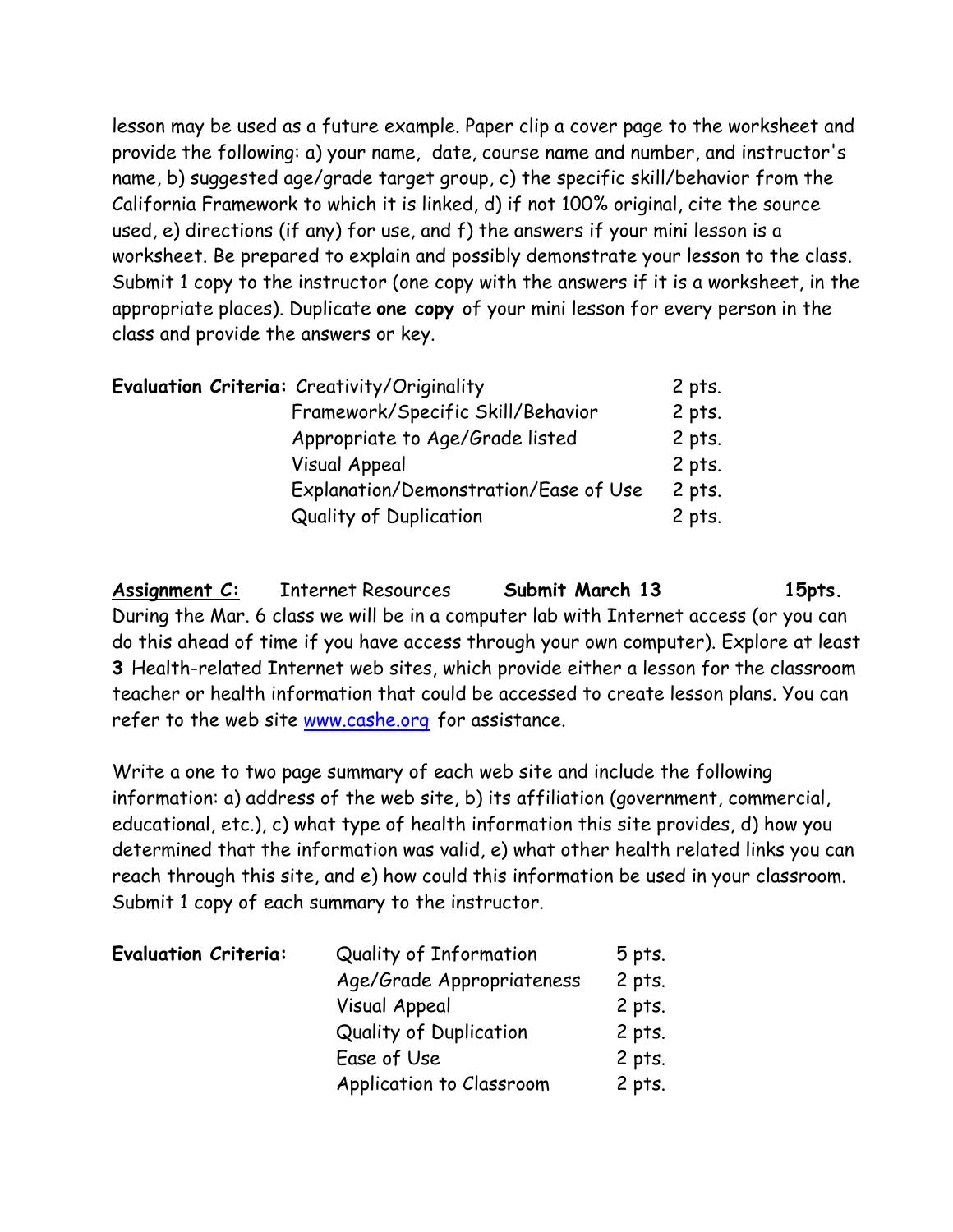**Assignment D: Resource Packet Project Submit March 13 16 pts.**  You are to develop a health education resource packet for a subject and age/grade level that will be assigned to you. The format and packaging is up to you. Each resource packet will contain the following sections: a) Title (grade level, name of content, date, course name and number, and instructor's name, etc.), b) a letter that you develop written to parents about the instructional unit, including suggestions of activities they can do at home to support and reinforce what is being taught at school, c) a list of resources for teachers which, at a minimum, includes the following:

- 3 health web sites, including a brief description of the types of information the web site provides that would be useful to the **teacher** preparing the lessons. Download and print the home page (and any others you feel are important to preparing lessons) for each web site.
- 3 local community agencies/organizations, including a brief description of each, the address, phone number, a web address (if available), and a piece of literature from each organization or agency (i.e. pamphlet about services provided).
- 3 books related to health, including a brief description of the contents of each and how it could be used in a lesson, the title, author, publisher, publication date, ISBN number, sources for purchase, and approximate price of the book.
- 1 video related to health, including a brief description of the contents and how it could be used in a lesson, the title, producer (maker), production date, source for purchase, and approximate price of video (if possible).

On the due date, submit **1** copy to the instructor and **1** copy duplicated for every person in the class who has requested a copy (see instructor).

| <b>Evaluation Criteria:</b> | Title Page                     | 1 pt.    |
|-----------------------------|--------------------------------|----------|
|                             | Parent Letter                  | 2 pts.   |
|                             | 3 Health Web sites             | $2$ pts. |
|                             | 3 Agencies/Organizations       | $3$ pts. |
|                             | 3 Health Books                 | $3$ pts. |
|                             | 1 Health Video                 | 1 pt.    |
|                             | Creativity/Originality         | 2 pts.   |
|                             | Appropriate to Age/Grade level | $2$ pts. |
|                             | Application to Classroom       | $2$ pts. |